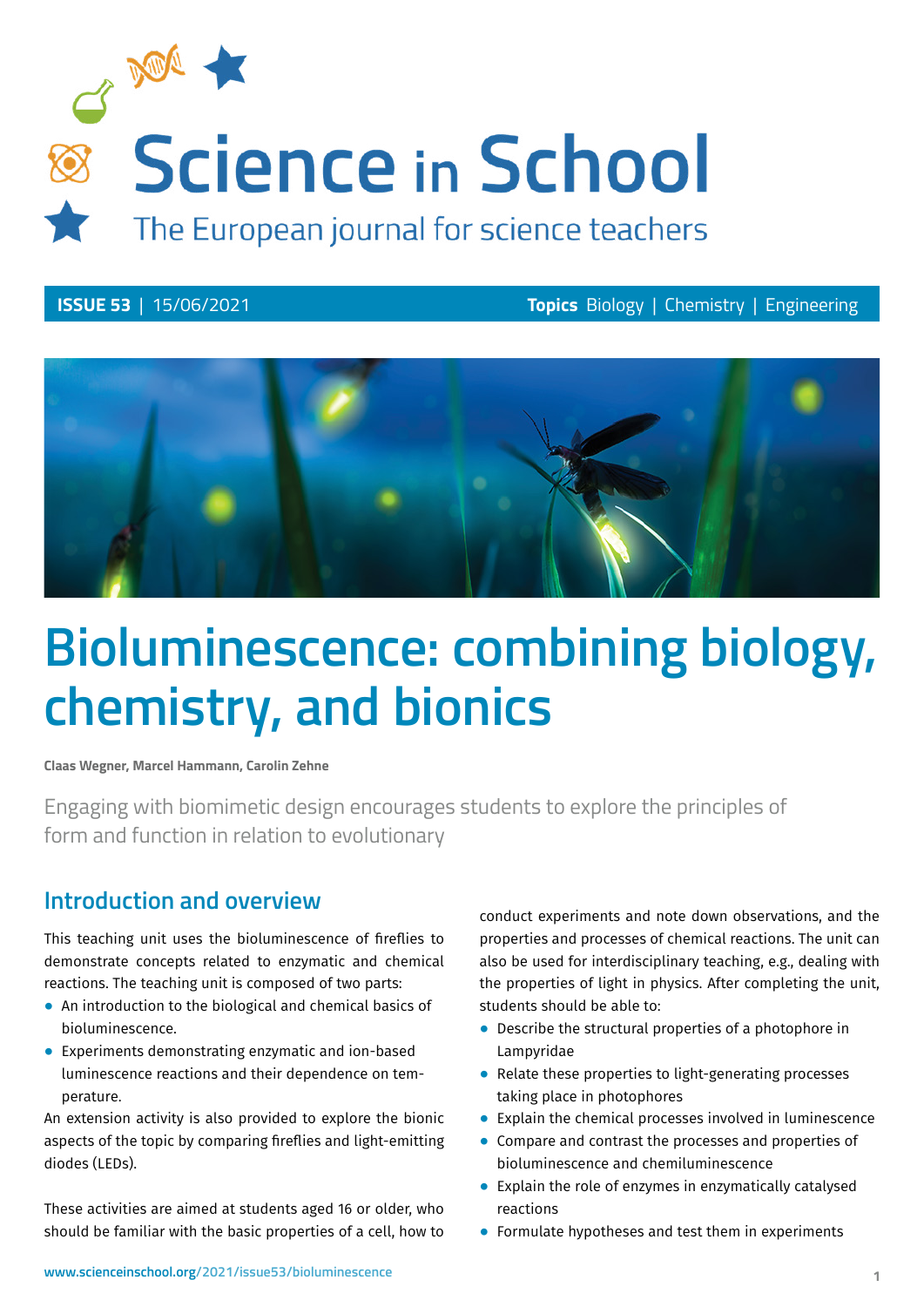An overview of the relevant theoretical background necessary to understand the tasks and experiments, and to help students with potential questions, is provided in the attached PDF.

### **Teaching unit**

The teaching unit on fireflies and LEDs is composed of two parts and should take two to three lessons. In the first part, students uncover the basic biological and chemical aspects of the topic. In the second part, they conduct experiments to explore the catalytic acceleration of a reaction, temperature-dependent enzymes, and ion-based luminescence reactions. Based on their results, students then propose explanations for discussion in the group.

The time devoted to the students' independent work on worksheets 1–3 should be no longer than half of the first lesson, to ensure that there is enough time to generate hypotheses for the second activity in subsequent lessons.

In the second and third lessons, students conduct experiments in their research teams. Worksheets 4–6 provide relevant background information and procedures for the two experiments, along with questions to help the students interpret the results. After each experiment, results are collected and discussed in class and compared with the hypotheses generated in part one. This way, experience-based hypotheses are compared with empirical evidence.

### **Activity 1**

In the first lesson, students are introduced to the topic. This first activity is theory-based. Worksheets 1–3 introduce facts about Lampyridae, and students are encouraged to think about how bioluminescence works and generate hypotheses.

- 1. Students are first provided with the unit's structure to ensure transparency and a video<sup>[1]</sup> may be shown to introduce the topic and spark interest. They are then divided into groups (research teams) to work through Worksheets 1–3, which introduce three species of Lampyridae (*Lampyris noctiluca*, *Lamprohiza splendidula*, and *Phosphaenus hemipterus*, [Worksheet 1](https://www.scienceinschool.org/wp-content/uploads/2021/06/Worksheet-1.pdf)), the photophore and its structural properties [\(Worksheet 2\)](https://www.scienceinschool.org/wp-content/uploads/2021/06/Worksheet-2.pdf), as well as bioluminescence reactions ([Worksheet 3](https://www.scienceinschool.org/wp-content/uploads/2021/06/Worksheet-3.pdf)).
- 2. After that, the students should consider the following questions:
	- a. Would the bioluminescence reaction work in a test tube?
	- b. How would heating to above 50°C affect this reaction?
	- c. Would you expect a different result for non-enzymatic chemiluminescence?

3. Students should then generate hypotheses based on these questions, which they can test in subsequent experiments. The students' hypotheses are collected in class.

### **Activity 2**

This activity is carried out using dried *Vargula hilgendorfii*  samples.<sup>[2]</sup> These contain a luciferase and the luciferin substrate, which can react to produce light when the sample is pulverized and rehydrated. Students should follow the steps in Worksheet 4 to carry out and interpret the experiment. Students should be given a whole lesson for this activity.

#### **Materials**

- ⦁ [Worksheet 4](https://www.scienceinschool.org/wp-content/uploads/2021/06/Worksheet-4.pdf)
- ⦁ A pipette
- ⦁ Two test tubes
- ⦁ A bristle brush
- ⦁ Use of a kettle
- ⦁ A small pestle and mortar
- ⦁ 30 dried *Vargula hilgendorfii*



#### **Important**

all materials must be completely dry! The required substances are not harmful, according to the GHS/CLP.

#### **Procedure**

1. Grind two batches of 15 Vargula hilgendorfii using the small mortar. The resulting powders are swept into two dry test tubes using the bristle brush.



Setup for activity 2 Image courtesy of Marcel Hammann

2. Once all teams have prepared their materials, the teacher closes the blinds. In the darkened room, 2 ml cold water (20°C) are pipetted into one of the test tubes with 2 ml warm water (ca. 80°C) in the other one.



Final steps: triggering the luminescence reaction Image courtesy of Marcel Hammann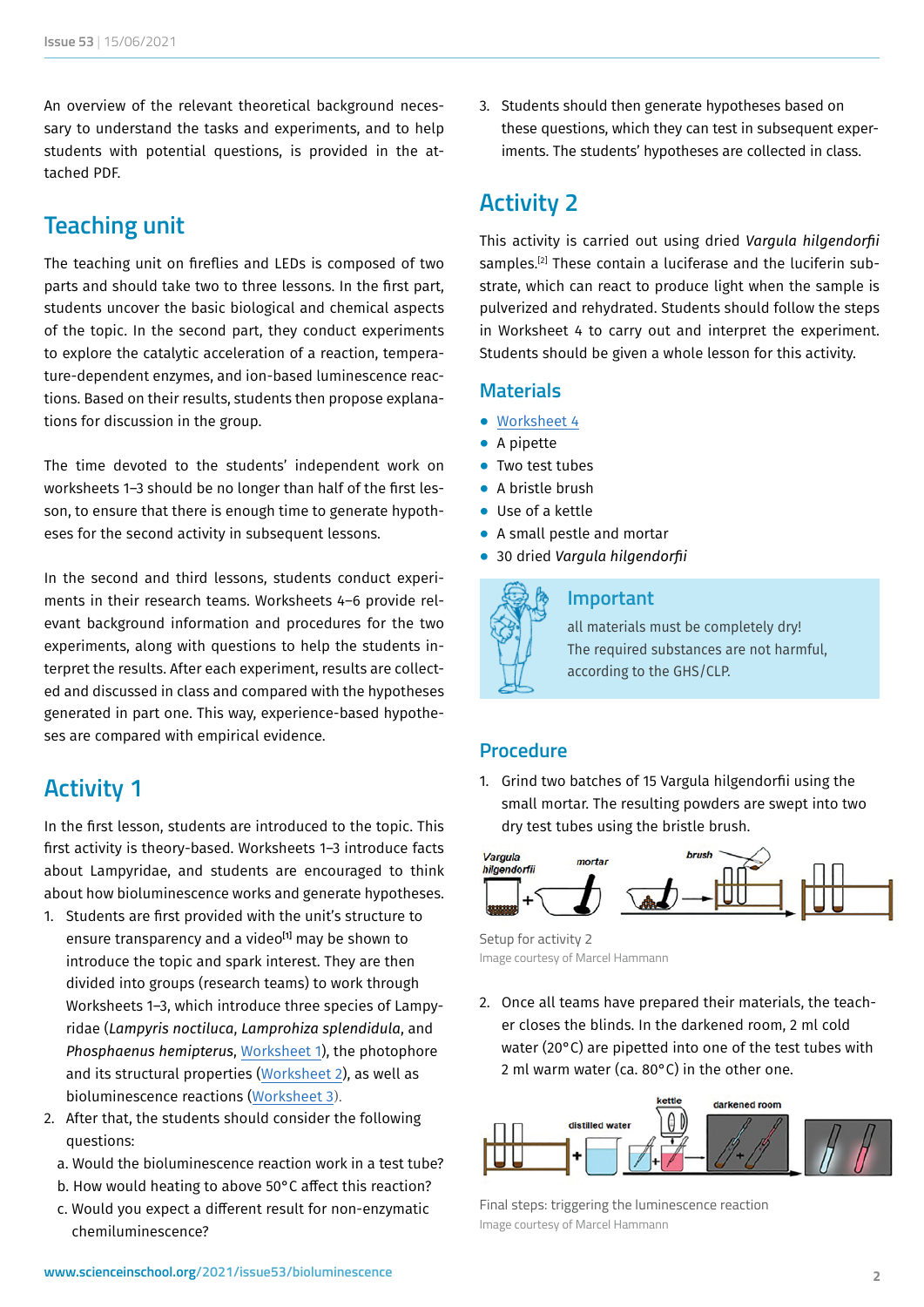## **Activity 3**

This activity in the third lesson helps students to gain a deeper understanding of chemical processes involved in chemiluminescence. In the experiment, they work with luminol based on Worksheet 5.

| Name                                                   | Amount        | <b>GHS/CLP hazard symbol</b>                               |
|--------------------------------------------------------|---------------|------------------------------------------------------------|
| luminol<br>(3-aminophthalhydrazide)                    | $\sim 0.02$ g | N/A                                                        |
| ammonium chloride<br>(NH <sub>4</sub> CI)              | ~0.4 g        | (GHS07 attention: harmful to health)                       |
| sodium carbonate<br>(Na <sub>2</sub> CO <sub>3</sub> ) | $\sim 0.4$ g  | (GHS07 attention: irritant)                                |
| hydrogen peroxide (3 %)<br>$(H_2O_2)$                  | $~5$ ml       | (GHS05 corrosive: slightly)<br>(GHS07 attention: irritant) |

#### **Materials**

- ⦁ Worksheets [5](https://www.scienceinschool.org/wp-content/uploads/2021/06/Worksheet-5.pdf) and [6](https://www.scienceinschool.org/wp-content/uploads/2021/06/Worksheet-6.pdf)
- ⦁ A powder spatula (ca. 17 cm)
- ⦁ A pipette (3 ml)
- Two copper wires
- ⦁ A thermometer
- ⦁ Two test tubes
- Use of a kettle
- ⦁ A microspoon spatula
- ⦁ A test-tube rack
- ⦁ A tall beaker (150 ml)

#### **Procedure**

1. Two test tubes are filled (one-third each) with distilled water. Ammonium chloride (ca. 0.2 g) and sodium carbonate (ca. 0.2 g) are added to each test tube using the tip of a powder spatula. Luminol (ca. 0.02 g) is added with the help of a microspoon spatula. Both solutions are mixed thoroughly through gently shaking.



Powder spatula (left) and microspoon spatula (right) *Image courtesy of Marcel Hammann* 



Setup for activity 3 *Image courtesy of Marcel Hammann*

2. Water is heated in a kettle and poured into the beaker, as a water bath. A thermometer is added to one of the test tubes and the solution is heated to 60–70°C in the water bath. If necessary, the water in the beaker is replaced with hot water from the kettle.



Heating of the second tube *Image courtesy of Marcel Hammann*

3. After one of the test tubes has been heated, 3 ml of hydrogen peroxide (3%) are added with a pipette to both test tubes. Copper wire is then held into the solution of each test tube in a darkened room. The luminosity of the two solutions is compared.



Final steps: triggering of the luminescence reaction Image courtesy of Marcel Hammann

4. After students have completed the experiment, Worksheet 6 should be handed out during the last 20 minutes of the lesson. They should now compare their findings from Activities 2 and 3 and note down the differences and similarities between bio- and chemiluminescence.

### **Optional extension activity**

In an optional extension activity, LEDs are introduced and bionic aspects of the topic can be explored, along with their relevance in the real world. Worksheet 7 guides students through the extension activity. After completing this activity, students should be able to:

- ⦁ Compare and contrast the structural properties of photophores and LEDs
- ⦁ Infer bionic applications based on the structural properties of photophores

In the first half of this lesson, some background information is provided about how LEDs function and the similarities between firefly luminescence and LEDs. Students should note down some initial assumptions about how an LED's luminous efficiency could be increased and then explore the effects of putting a lens in front of an LED torch.